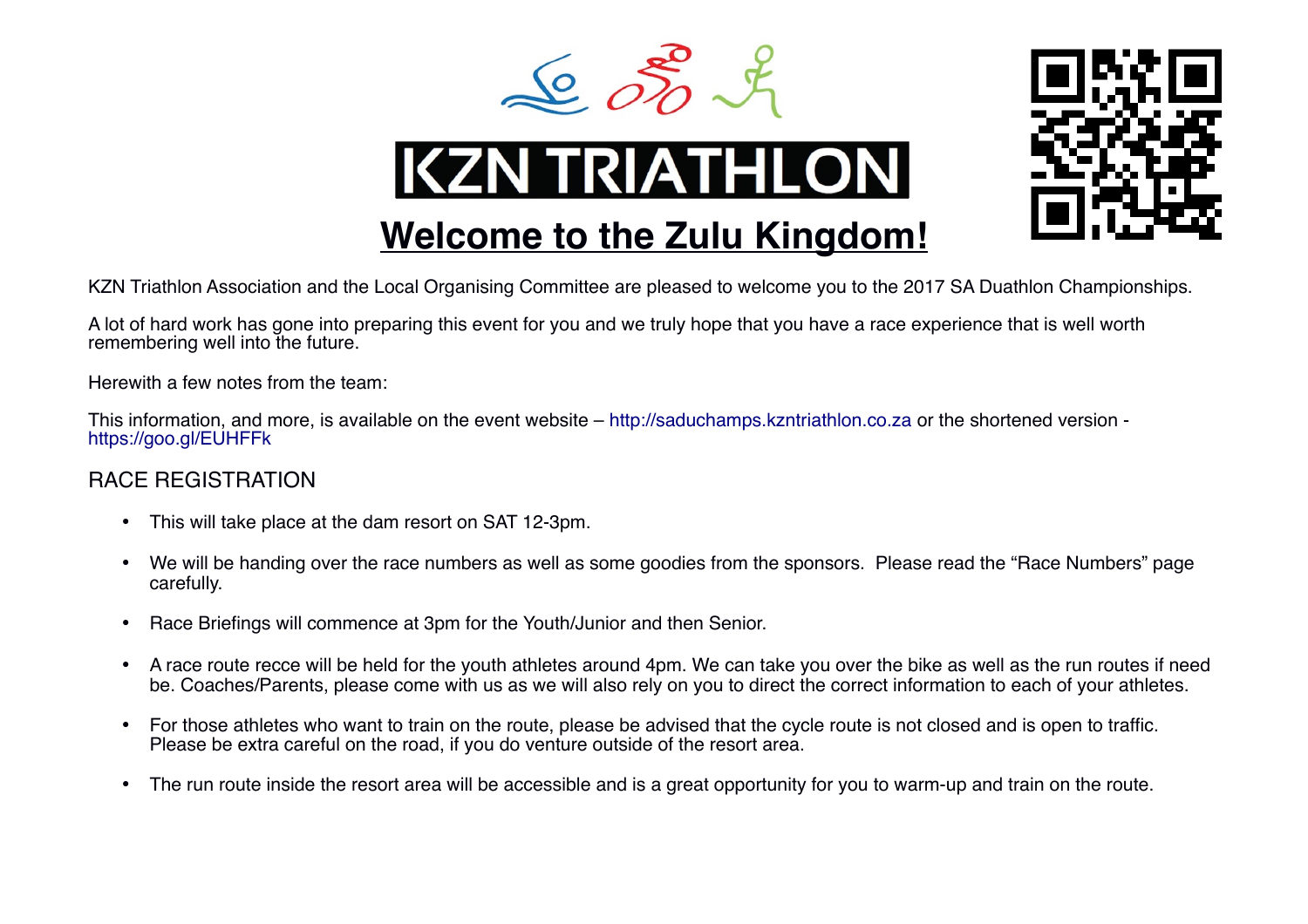### RACE DAY

- We will be using bib numbers with an embedded timing chip and bicycle stickers please make sure you don't forget these once you have received your pack from your team managers.
- **Race Belts are compulsory.**
- Check in will commence at 5:00am.
- All athletes must be **racked before 6:45am** ahead of the youth race. Transition will be closed at 6:45am sharp.
- **Both Junior races are draft-legal. No time-trail bikes will be allowed and tri-bars must comply with the rules.**

### RACE TIMES and RACE COURSE

- Please check your start time and go over the maps pertaining to the exact run and cycle routes.
- A race briefing will be held before each race to ensure that athletes are all on the same page with both the officials and the correct race format and distances.

## WEATHER AND CLOTHING

- The weather will most likely be **very** cold in the morning.
- Athletes will be permitted to wear protective clothing over their tri-suit for the first run, but the race number must still be on the outside.
- Extra kit may be discarded at the turn-around point and at the aid station nearest transition.
- Kit must be marked with the athletes name and must be placed inside the box normal litter rules apply to surplus clothing.

#### PHOTOGRAPHS

Included in the athlete's race envelope will be a helmet sticker from Instapix, the official photographers for the event. If an athlete would like photographs taken of themselves in their event, the sticker must be placed on the bicycle helmet to help with identification.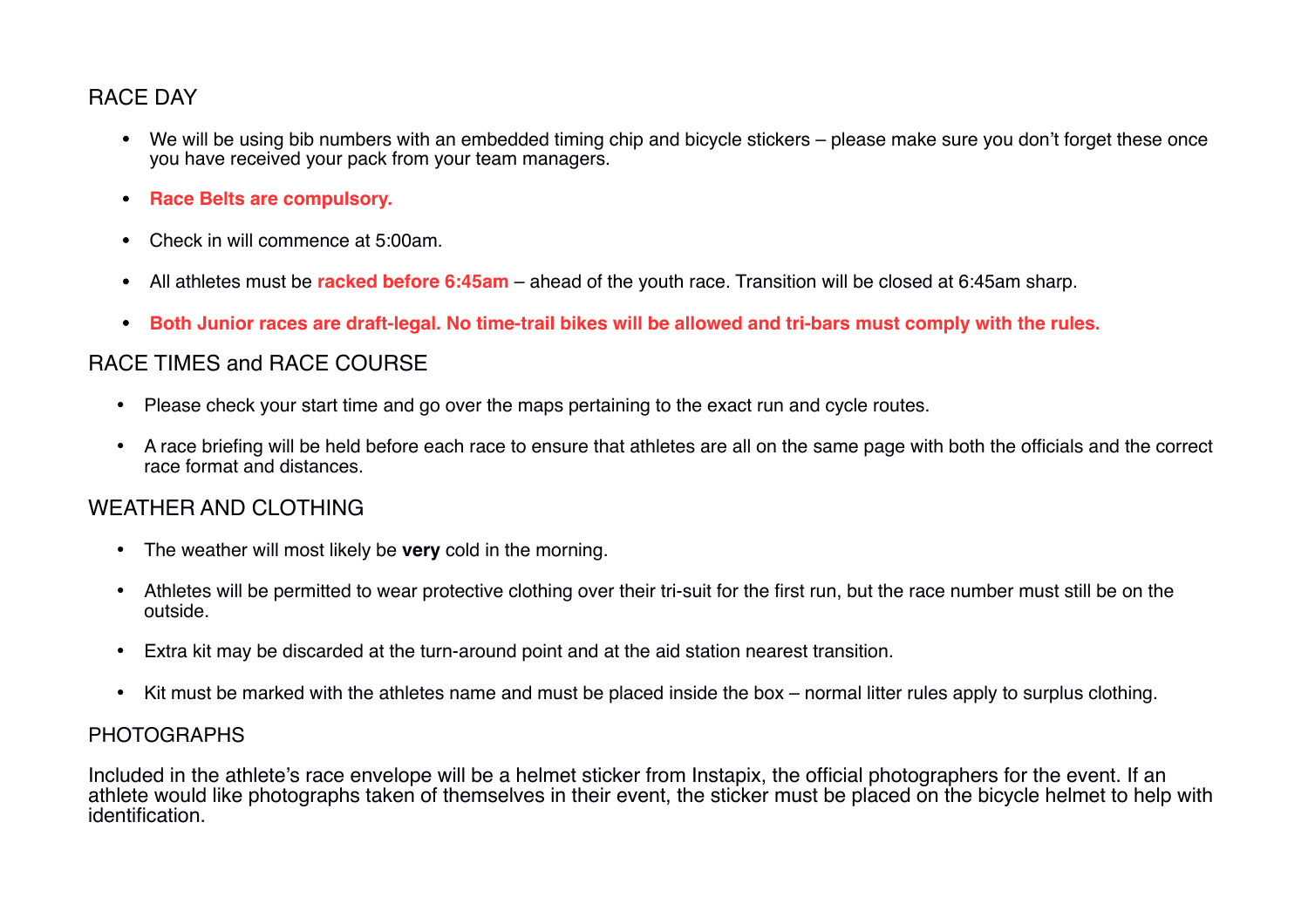Following the event, photographs will be available from links on the results pages of the official website. RACE NUMBERS

Race Numbering is in ranges per event.

All Race Bib numbers are Black, except the Long Distance ones, which are Red, to help the Race Referees and Marshals.

Junior (12-15): 101 – 160 Junior (16-19) and Para-athletes: 201 – 250 Standard (20+): 301 – 450 Long Distance  $(20+)$ : 501 – 540 – (Red)

Race numbers have been grouped for Teams per event, as per the attached Spreadsheet.

Athletes who have registered their Cell Phone numbers correctly on the TSA database, will receive a text message with their race number.

The results page on the website lists all athletes, in their events with their race numbers.

Please check carefully and make sure you have the correct race envelopes with the correct race numbers for your team.

Live Results – scan the code!